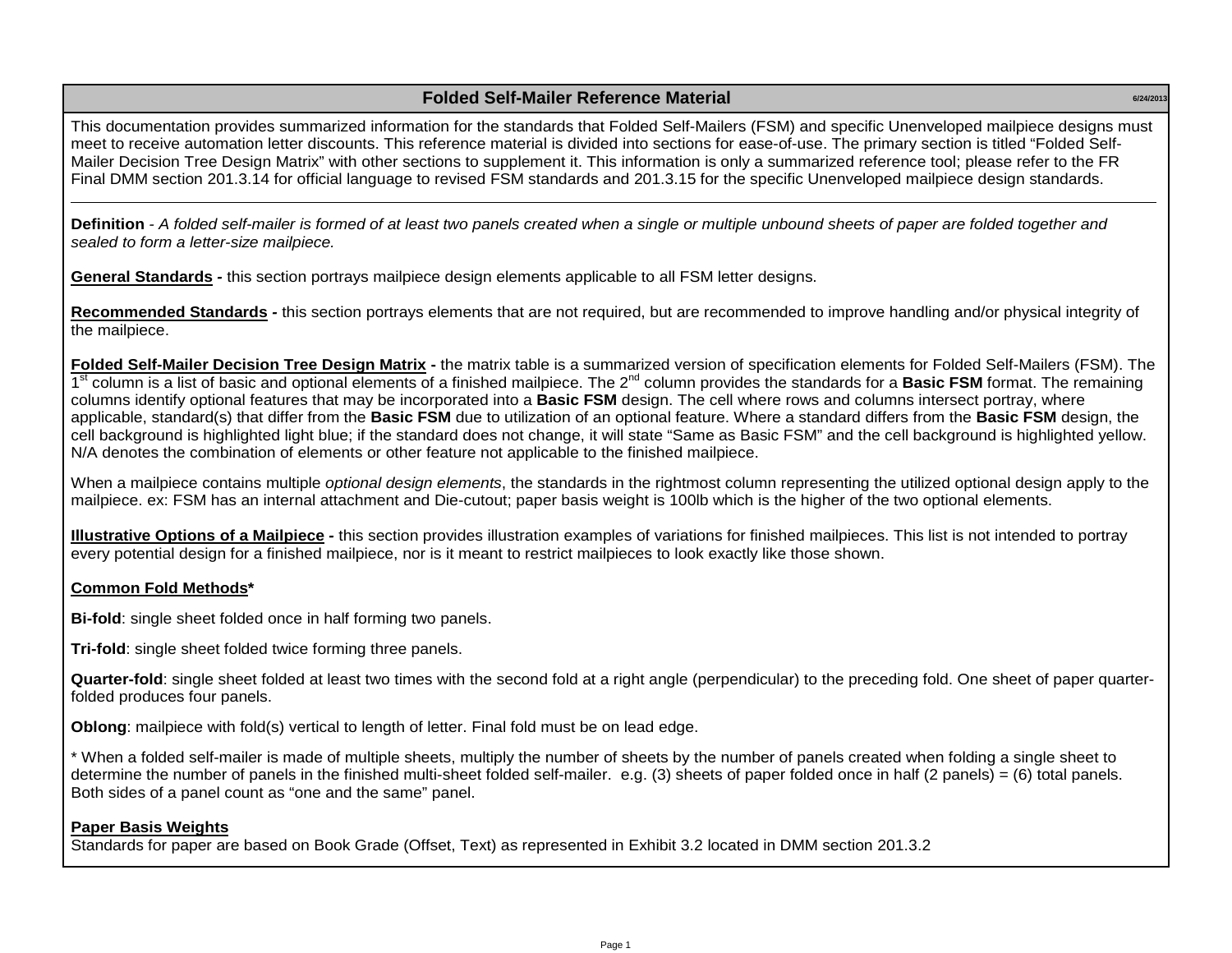**General Standards**

**Dimension** Height: 3.5" min, 6" max Length: 5" min, 10.5" max **Weight -** 3oz max **Flaps** – extended portion of the address side panel as the final fold over and secured to non-address side panel. Flaps are used for closure of mailpiece. - on horizontal folded pieces, external flap must extend from top on non-address side; be a minimum 1.5"L at the longest point, but extend to no closer than 1" from bottom. - on vertical folded pieces, external flap must extend on non-address side from lead to trail edge; be minimum 5"L at the longest point, but extend no closer than 1" from trail edge. - die-cut shape external flaps are allowed. Edge along contour must be well sealed to panel using tabs, glue spots or elongated glueline, however a 1/8" continuous glue line to seal along the contour of the die-cut pattern's edge is highly recommended. *Non-address side flaps* 1.5" min flap *As shown: Lead edge is to the*  No closer than 1" 5" min flap *left, Trail edge is to the right* to bottom edge No closer than Die-cut 1" to trail edge Panels - created when sheets of paper are folded; each folded section of a sheet is a separate panel and are equal or nearly equal in size. Both sides of a panel count as "one and the same" panel. Folded Self-Mailer letters have a minimum of two panels. - when combinations of folding techniques are used, resulting in panels of differing sizes, shorter panels must be internal and covered by a full size panel. - internal partial panels are counted toward the maximum number of panels permitted by design. - the final folded panel creates the non-address side of the mailpiece by folding from bottom to top, or lead to trail edge. Panel may be shorter but not exceed 1" from the top or trail edge; however when a (2) tab configuration is applicable, lead and trail placement is required for bottom - top panel design. **3 Panels 2 Panels 4 Panels One sheet folded Single sheet folded Two nested sheets twice (trifold) once in half (bifold) folded once in half One sheet folded three times One sheet quarterfolded; two folds perpendicular**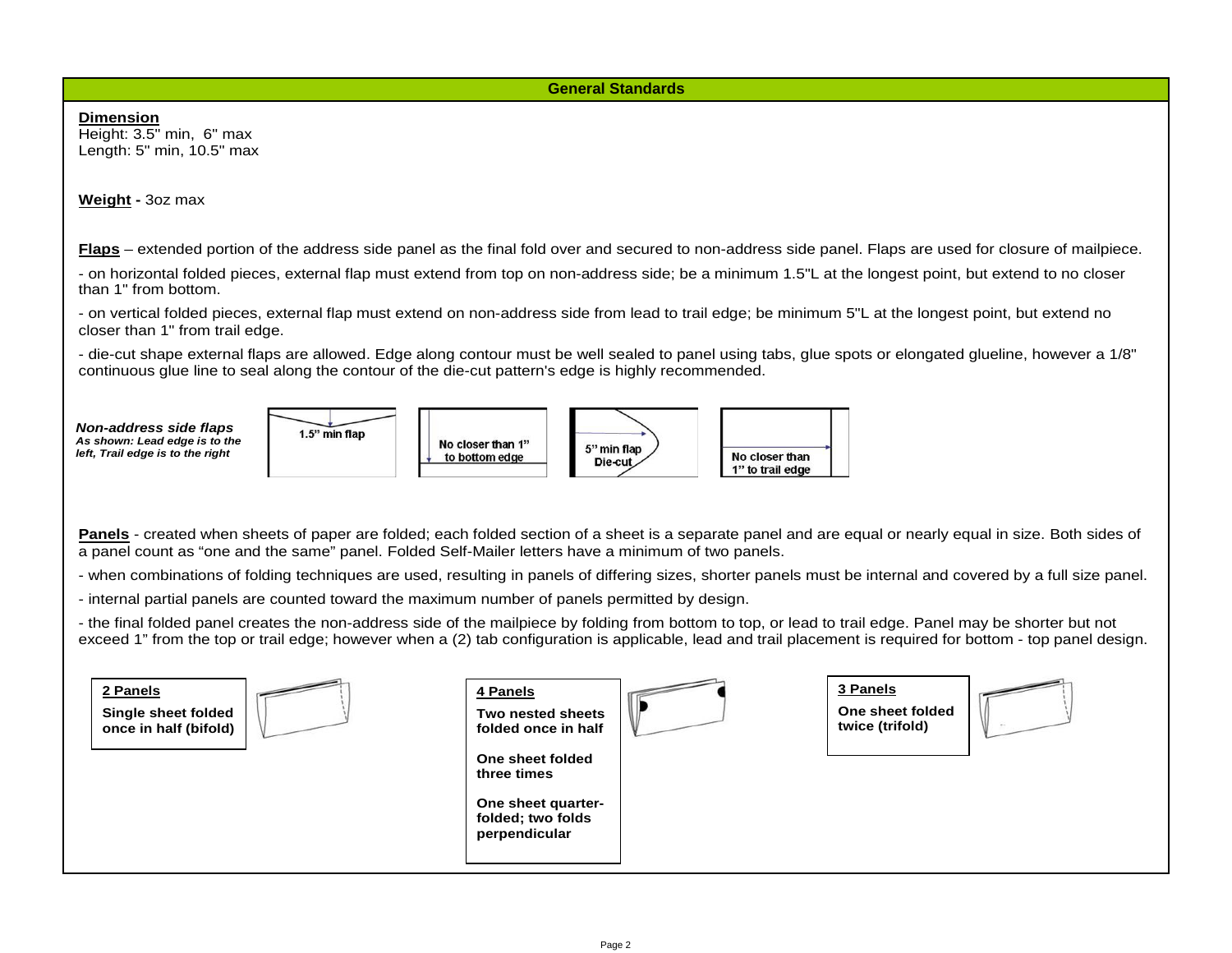

- when paper is uncoated, addresses should be placed in a mid to left position within the optical character reader (OCR) area as defined in DMM 202.2.1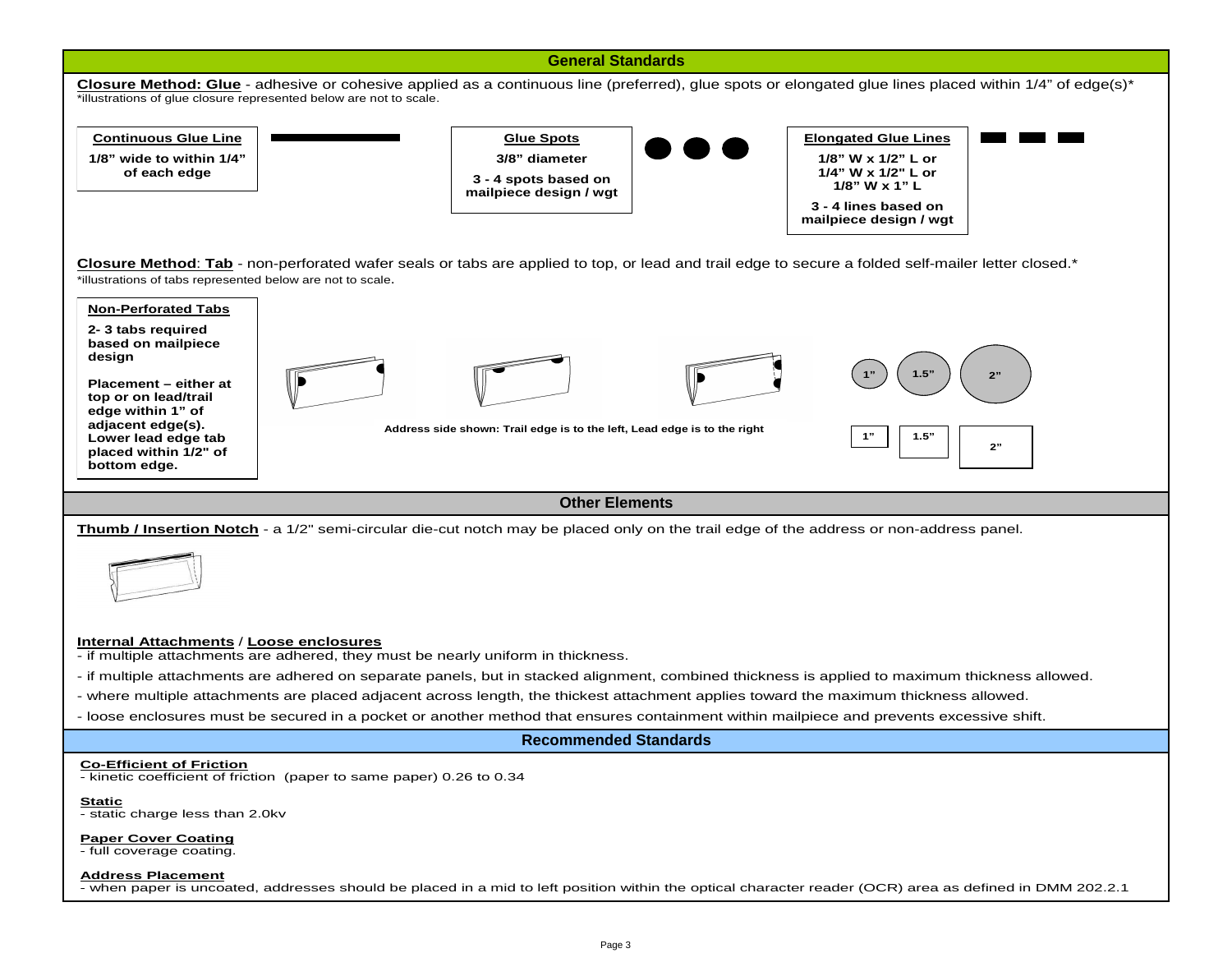| <b>Folded Self-Mailer Standards - Decision Tree Design Matrix</b>                                                                  |                                                                                                                                                                                                                                      |                                                                                                                                                                                                                                                                                                                                             |                                                                                                                                                                                                                                                                                                                                                                                                                                                                                                                                                                                                                                                                                                                                        |                                                                                                                                                                                                                                                                                                                                                                                                                                                                                                                                                                                                                                                                                                                                          |                                                                                                                                                                                                                                                                                                                                |                                                                                                                                                                        |
|------------------------------------------------------------------------------------------------------------------------------------|--------------------------------------------------------------------------------------------------------------------------------------------------------------------------------------------------------------------------------------|---------------------------------------------------------------------------------------------------------------------------------------------------------------------------------------------------------------------------------------------------------------------------------------------------------------------------------------------|----------------------------------------------------------------------------------------------------------------------------------------------------------------------------------------------------------------------------------------------------------------------------------------------------------------------------------------------------------------------------------------------------------------------------------------------------------------------------------------------------------------------------------------------------------------------------------------------------------------------------------------------------------------------------------------------------------------------------------------|------------------------------------------------------------------------------------------------------------------------------------------------------------------------------------------------------------------------------------------------------------------------------------------------------------------------------------------------------------------------------------------------------------------------------------------------------------------------------------------------------------------------------------------------------------------------------------------------------------------------------------------------------------------------------------------------------------------------------------------|--------------------------------------------------------------------------------------------------------------------------------------------------------------------------------------------------------------------------------------------------------------------------------------------------------------------------------|------------------------------------------------------------------------------------------------------------------------------------------------------------------------|
| DMM 201.3.14-15 must be                                                                                                            |                                                                                                                                                                                                                                      | Optional Mailpiece Design Elements (per DMM 201.3.14*)                                                                                                                                                                                                                                                                                      |                                                                                                                                                                                                                                                                                                                                                                                                                                                                                                                                                                                                                                                                                                                                        |                                                                                                                                                                                                                                                                                                                                                                                                                                                                                                                                                                                                                                                                                                                                          |                                                                                                                                                                                                                                                                                                                                | <b>Tear-off Opening Device on</b>                                                                                                                                      |
| referenced for official<br><b>standards</b>                                                                                        | <b>Basic FSM</b>                                                                                                                                                                                                                     | Quarter-Fold                                                                                                                                                                                                                                                                                                                                | <b>Interior Attachments or Loose</b><br><b>Enclosures in Pocket</b>                                                                                                                                                                                                                                                                                                                                                                                                                                                                                                                                                                                                                                                                    | <b>Perforations on Cover</b><br><b>Non-Address Side Only</b>                                                                                                                                                                                                                                                                                                                                                                                                                                                                                                                                                                                                                                                                             | <b>Die-Cutout Windows on Cover</b><br><b>Address or Non-address Side</b>                                                                                                                                                                                                                                                       | <b>Lead and/or Trail Edge</b><br>(Unenveloped per DMM 201.3.15.2)                                                                                                      |
| <b>Paper Basis Weight</b><br><b>Book Grade (min)</b><br>(Text, Offset)                                                             | 70lb up to 1oz<br>80lb over 1oz                                                                                                                                                                                                      | 70lb up to 1oz<br>80lb over 1oz<br>Newsprint - 55lb minimum and only<br>allowed with the Quarter-fold design                                                                                                                                                                                                                                | 80lb up to 1oz<br>100lb over 1oz                                                                                                                                                                                                                                                                                                                                                                                                                                                                                                                                                                                                                                                                                                       | 100lb up to 1oz<br>120lb over 1oz                                                                                                                                                                                                                                                                                                                                                                                                                                                                                                                                                                                                                                                                                                        | 100lb up to 1oz<br>120lb over 1oz                                                                                                                                                                                                                                                                                              | 60lb min<br>80lb recommended if over 1oz or contains<br>inserts                                                                                                        |
| Fold Style /<br><b>Orientation</b>                                                                                                 | lorizontal - final fold on bottom<br>Full panel folded up to top on non-address side<br>External flap folded down from top of non-<br>address side.<br>Vertical (Oblong) - final fold on Lead edge to<br>non-address side Trail edge | Quarter-Fold - first fold at Lead edge; final<br>fold on bottom edge                                                                                                                                                                                                                                                                        | Same as Basic FSM<br>*Open-Sleeve (Unenveloped - 201.3.15.1) - two<br>symmetrical horizontal panels sealed together<br>along top & bottom using 1/8" continuous glue<br>line. If flaps are used they must be 1.5" min<br>inner flaps glued together.                                                                                                                                                                                                                                                                                                                                                                                                                                                                                   | Same as Basic FSM                                                                                                                                                                                                                                                                                                                                                                                                                                                                                                                                                                                                                                                                                                                        | Same as Basic FSM<br>*Open-Sleeve (Unenveloped - 201.3.15.1) - two<br>symmetrical horizontal panels sealed together<br>along top & bottom using 1/8" continuous glue<br>line. If flaps are used they must be 1.5" min<br>inner flaps glued together.                                                                           | N/A                                                                                                                                                                    |
| <b>Closure Method - Glue</b><br>(outermost spots or lines must be<br>within 1/4" of edges)<br>Not applicable with nested<br>sheets | Up to 1oz - 1/8" W continuous glue line or<br>3) 3/8" spots or (3) elongated glue lines<br>1/8" W x 1/2" L<br>Over 1oz - 1/8"W continuous glue line or<br>(4) 3/8" spots or (4) elongated glue lines<br>1/8" W x 1" L or 1/4" x 1/2" | N/A<br>Glue seal method cannot be used on this<br>mailpiece                                                                                                                                                                                                                                                                                 | Up to 1oz - 1/8"W continuous glue line or<br>(4) 3/8" spots or<br>elongated glue lines 1/8" W x 1/2" L<br>Over 1oz - same as Basic FSM over 1oz<br>standard                                                                                                                                                                                                                                                                                                                                                                                                                                                                                                                                                                            | Up to 1oz - 1/8"W continuous glue line or<br>(4) 3/8" spots or<br>elongated glue lines 1/8" W x 1/2" L<br>Over 1oz - same as Basic FSM over 1oz<br>standard                                                                                                                                                                                                                                                                                                                                                                                                                                                                                                                                                                              | Up to 1oz - 1/8"W continuous glue line or<br>$(4)$ 3/8" spots or<br>elongated glue lines 1/8" W x 1/2" L<br>Over 1oz - same as Basic FSM over 1oz<br>standard                                                                                                                                                                  | Seal unfolded edges.<br>A perforated horizontal line joining the Lead<br>and Trail edge perforation is allowed.<br>Cannot extend out to edge.                          |
| <b>Closure Method - Tabs</b><br>(Non-Perforated)                                                                                   | Up to 1oz - (2) 1" tabs<br>Over 1oz - (2) 1.5" tabs<br>Placement:<br>Tabs can be placed on top within 1" of<br>Lead/Trail edge or<br>on Lead/Trail edge within 1" of top edge                                                        | Up to 1oz - (2) 1" tabs; (1.5" if Newsprint)<br>over 1oz - (2) 1.5" tabs<br>Tabs placed either on Top within 1" of<br>Lead/Trail edge or on Lead/Trail edge<br>within 1" of Top;<br>Newsprint 1oz - (3) 1.5" tabs placed:<br>(2) on Lead edge - one within 1" of Top,<br>one 1/2" from bottom and 3rd tab on Trail<br>edge within 1" of Top | Up to 1oz - (2) 1.5" tabs placed either on Top<br>within 1" of Lead/Trail edge or on Lead/Trail<br>within 1" of Top edge;<br>Top edge<br>(3) 1.5" tabs with (2) placed on Lead edge - one<br>within 1" of top, one 1/2" from Bottom<br>and 3rd tab on Trail edge within 1" of Top                                                                                                                                                                                                                                                                                                                                                                                                                                                      | Up to 1oz - (2) 1.5" tabs placed either on Top<br>within 1" of Lead/Trail edge or on Lead/Trail<br>within 1" of Top edge;<br>Over 1oz - (2) 2" tabs placed either on Top within Over 1oz - (2) 2" tabs placed either on Top within Over 1oz - (2) 2" tabs placed either on Top within<br>1" of Lead/Trail edge or on Lead/Trail within 1" of 1" of Lead/Trail edge or on Lead/Trail within 1" of 1" of Lead/Trail edge or on Lead/Trail within 1" of<br>Top edge<br>(3) 1.5" tabs with (2) placed on Lead edge - one<br>within 1" of top, one 1/2" from Bottom<br>and 3rd tab on Trail edge within 1" of Top                                                                                                                             | Up to 1oz - (2) 1.5" tabs placed either on Top<br>within 1" of Lead/Trail edge or on Lead/Trail<br>within 1" of Top edge;<br>Top edge<br>(3) 1.5" tabs with (2) placed on Lead edge - one<br>within 1" of top, one 1/2" from Bottom<br>and 3rd tab on Trail edge within 1" of Top                                              | N/A<br>Tabs are not used on this mailpiece                                                                                                                             |
| <b>Host Piece Panels</b>                                                                                                           | 2 min to 12 max                                                                                                                                                                                                                      | 4 min to 12 panels max<br>except<br>Newsprint - 8 min to 24 panels max                                                                                                                                                                                                                                                                      | Same as Basic FSM                                                                                                                                                                                                                                                                                                                                                                                                                                                                                                                                                                                                                                                                                                                      | Same as Basic FSM                                                                                                                                                                                                                                                                                                                                                                                                                                                                                                                                                                                                                                                                                                                        | Same as Basic FSM                                                                                                                                                                                                                                                                                                              | N/A                                                                                                                                                                    |
| <b>Interior Attachment / Loose</b><br><b>Enclosure Thickness</b>                                                                   | <b>N/A</b>                                                                                                                                                                                                                           | Internal attachment:<br>.012 max, secured .5" from all edges<br>Reply envelope incorporated within first<br>fold to prevent separation from mailpiece                                                                                                                                                                                       | .05" when total piece weight is up to 1oz<br>.09" when total piece weight is over 1oz<br>Attachment(s) must be secured .5" min from all<br>edges.<br>Loose enclosures (paper) must remain secure in<br>pocket or other containment method<br>(pocket does not count as a panel)                                                                                                                                                                                                                                                                                                                                                                                                                                                        | .05" when total piece weight is up to 1oz<br>.09" when total piece weight is over 1oz<br>Attachment(s) must be secured .5" min from all<br>edges.<br>pocket or other containment method<br>(pocket does not count as a panel)                                                                                                                                                                                                                                                                                                                                                                                                                                                                                                            | .05" when total piece weight is up to 1oz<br>.09" when total piece weight is over 1oz<br>Attachment(s) must be secured .5" min from all<br>edges.<br>Loose enclosures (paper) must remain secure in Loose enclosures (paper) must remain secure in<br>pocket or other containment method<br>(pocket does not count as a panel) | N/A                                                                                                                                                                    |
| <b>Perforations</b>                                                                                                                | <b>N/A</b>                                                                                                                                                                                                                           | N/A<br>When newsprint paper is used on this<br>mailpiece                                                                                                                                                                                                                                                                                    | Pull-Open Vertical Strip:<br>5" clear zone (non-perf) from Lead edge and 2"<br>from Trail edge -or -<br>Pull-Open Horizontal Strip in flap:<br>1" clear zone from Top edge<br>Lead/Trail edge sealed to within 1" of Top<br>1mm Cut (max) to 1mm Tie (min) ratio or<br>Dual line tear-strip - spaced 1/2" - 1" apart<br>*Pop-Out Pane - full perimeter perforation<br>4" max size<br>1" clear zone (non-perf) from all edges<br>Multi-panels, must space 1" apart<br>1mm Cut (max) to 1mm Tie (min) ratio<br>*Pop-Open Pane - three sides perforated<br>4" max size<br>clear zone (non-perf) from all edges<br>Multi-panels, must be spaced 1" apart<br>1mm Cut (max) to 1mm Tie (min) ratio<br>*Rectangle, Square, Circle, Oval shape | Pull-Open Vertical Strip:<br>5" clear zone (non-perf) from Lead edge and 2"<br>from Trail edge -or -<br>Pull-Open Horizontal Strip in flap:<br>1" clear zone from Top edge<br>Lead/Trail edge sealed to within 1" of Top<br>1mm Cut (max) to 1mm Tie (min) ratio or<br>Dual line tear-strip - spaced 1/2" - 1" apart<br>*Pop-Out Pane - full perimeter perforation<br>4" max size<br>1" clear zone (non-perf) from all edges<br>Multi-panels, must space 1" apart<br>1mm Cut (max) to 1mm Tie (min) ratio<br>*Pop-Open Pane - three sides perforated<br>4" max size<br>' clear zone (non-perf) from all edges<br>Multi-panels, must be spaced 1" apart<br>1mm Cut (max) to 1mm Tie (min) ratio<br>*Rectangle, Square, Circle, Oval shape | <b>N/A</b><br>Die-cutout and perforation elements on exterior<br>panel cannot be combined on this mailpiece                                                                                                                                                                                                                    | Tear-off strips 9/16" max width<br>Up to 1oz -<br>1mm Cut(max) to 1mm Tie(min) ratio<br>recommended<br>Over 1oz -<br>1mm Cut(max) to 2mm Tie(min) ratio<br>recommended |
| <b>Die-cutout</b>                                                                                                                  | <b>N/A</b>                                                                                                                                                                                                                           | N/A<br>When newsprint paper is used                                                                                                                                                                                                                                                                                                         | One Address window - up to 2"H x 4"L or<br>(1) to (2) die-cut holes on (1) external panel<br>must be placed at least 1.5" apart<br>circular with a 2" max diameter<br>rectangular; 1.5" H x 2"L with .25" radius<br>corners<br>Die-cut holes on non-address side must be at<br>east 5" from Lead & 1.5" from other edges.                                                                                                                                                                                                                                                                                                                                                                                                              | N/A<br>Perforations and die-cutout elements on exterior<br>panel cannot be combined on this mailpiece                                                                                                                                                                                                                                                                                                                                                                                                                                                                                                                                                                                                                                    | One Address window - up to 2"H x 4"L or<br>(1) to (2) die-cut holes on (1) external panel<br>- must be placed at least 1.5" apart<br>circular with a 2" max diameter<br>- rectangular; 1.5" H x 2"L with .25" radius<br>corners<br>Die-cut holes on non-address side must be at<br>least 5" from Lead & 1.5" from other edges. | N/A                                                                                                                                                                    |